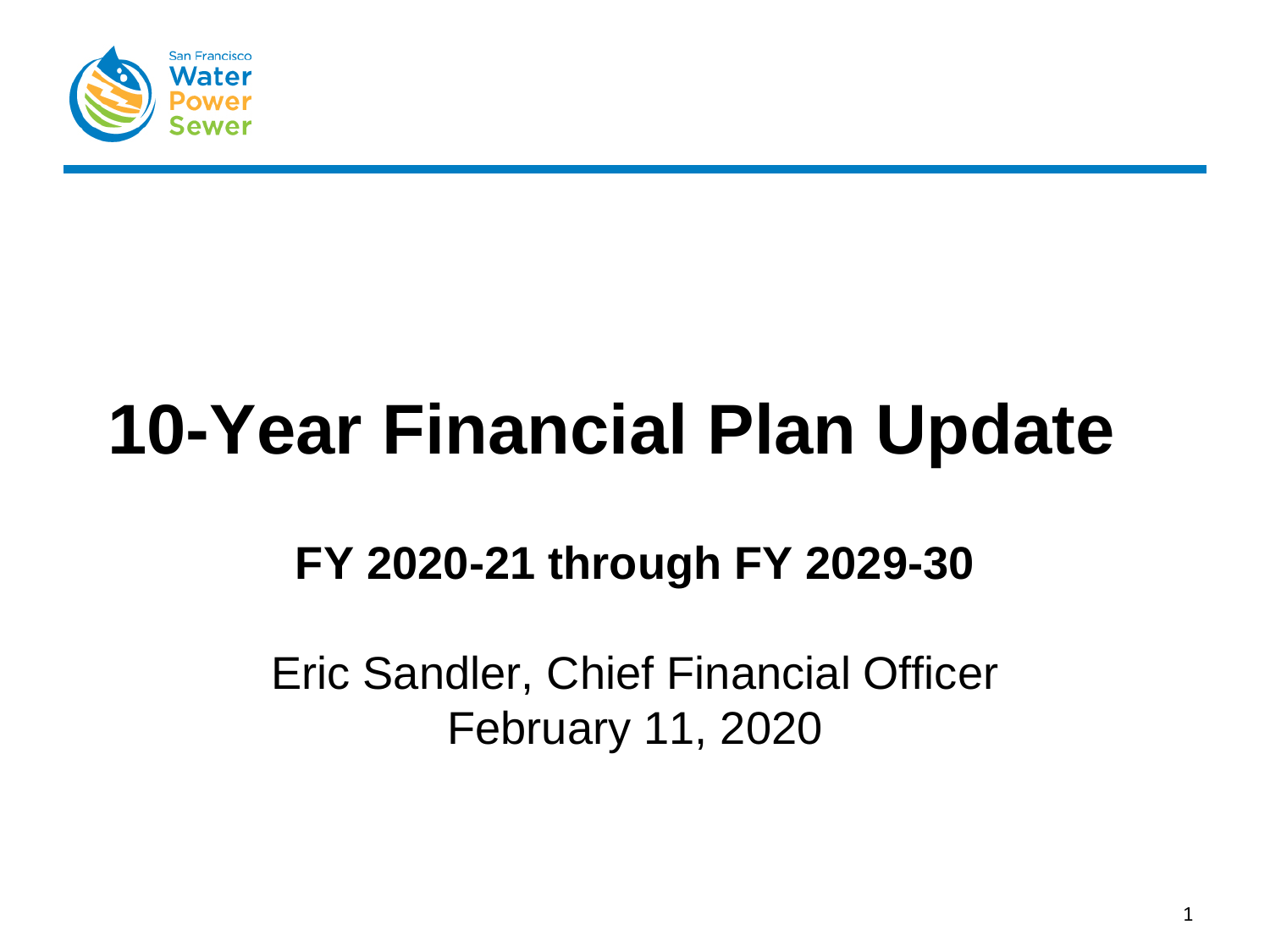

# **FY 2020-21 to FY 2029-30 10-Year Financial Plan Development**

- City Charter requires annual update to plans
- **Inputs** 
	- Proposed biennial operating and capital budgets
	- Adopted rate increases
	- Sales volumes assumptions
- Constraints
	- Balanced sources and uses
	- Commission financial policies—fund balance, debt service coverage and capital financing
- Outputs
	- Revenue requirements
	- Future potential rate adjustments
- New enhancement
	- Sensitivity to different sales volumes assumptions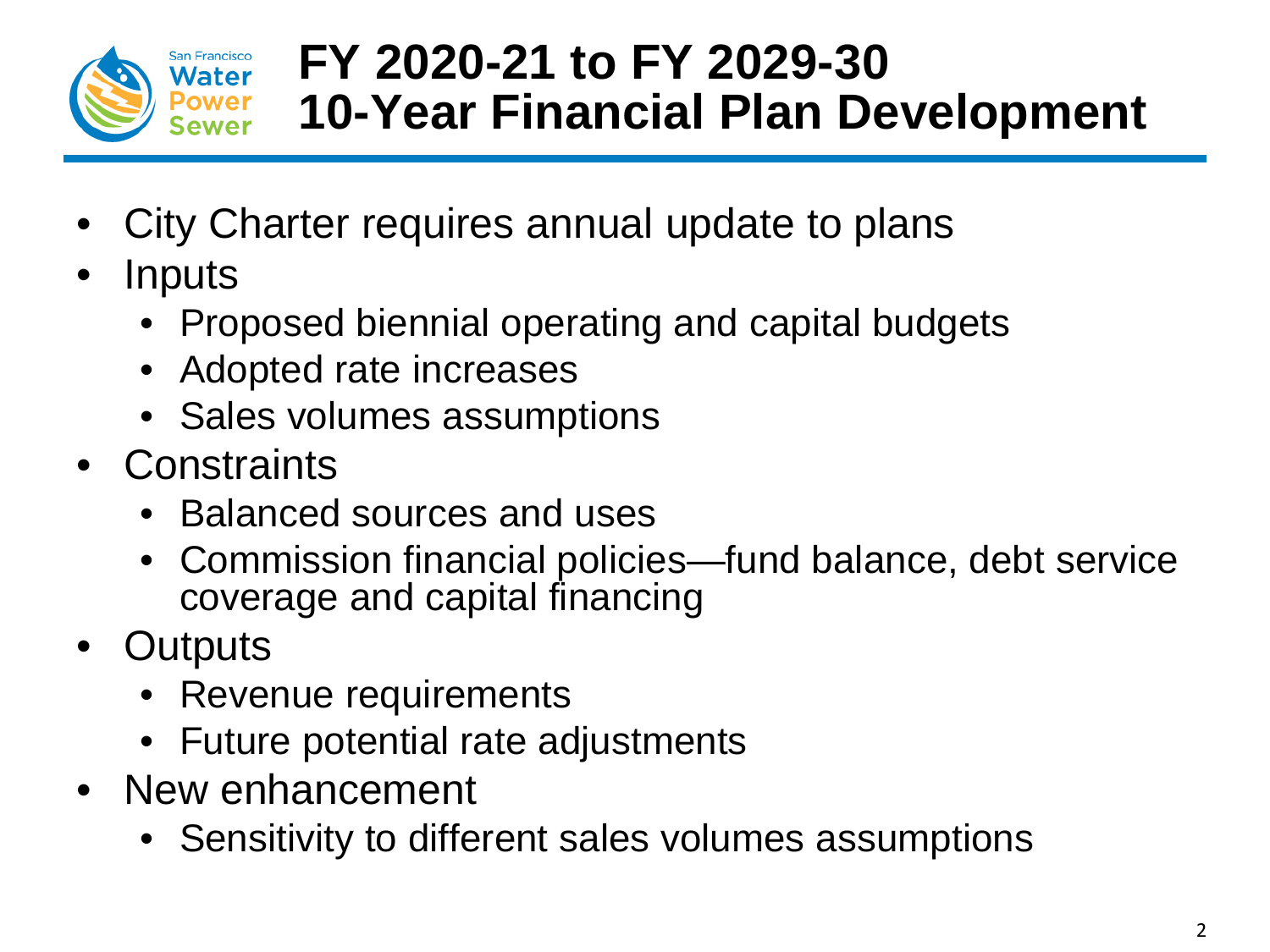

- Base Case sales volumes projections decline 0.5% annually – conservative financial planning purposes
	- Upside sales volume sensitivity, 0.5% average annual increase from projected FY 2019-20 volumes
- Incorporated in this Plan update:
	- FY 2019-20 projected results as of Q2
	- FY 2020-21, FY 2021-22 Operating and Capital Budget
	- FY 2020-21 10-Year Capital Plan update
	- Adopted retail water rate increases through FY 2021-22
- Conforms with Commission-approved financial policies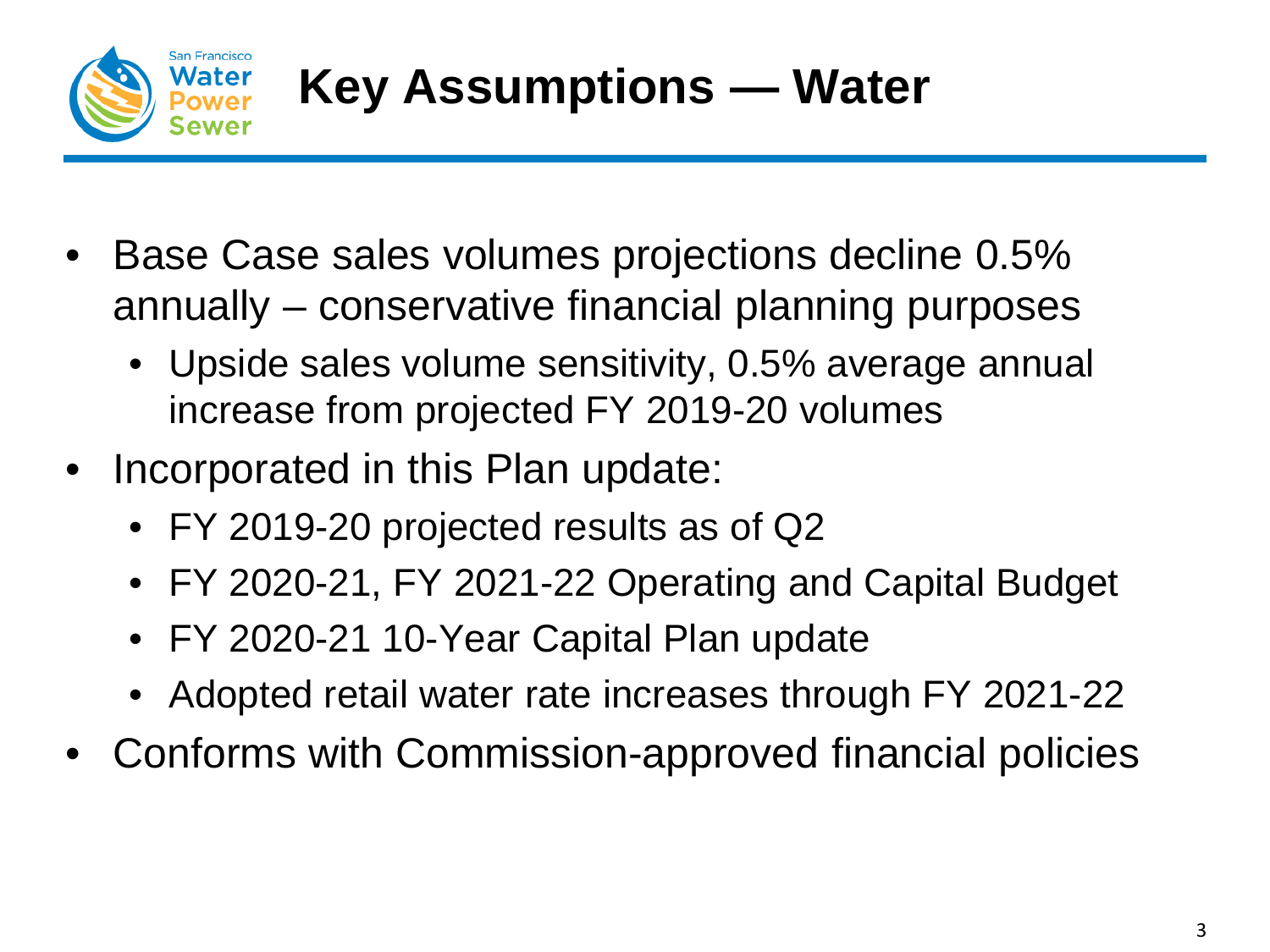

# **10-Year Financial Plan – Actuals and Base Case Volume Projections**



*Note: Conservative sales volume forecast for financial planning purposes*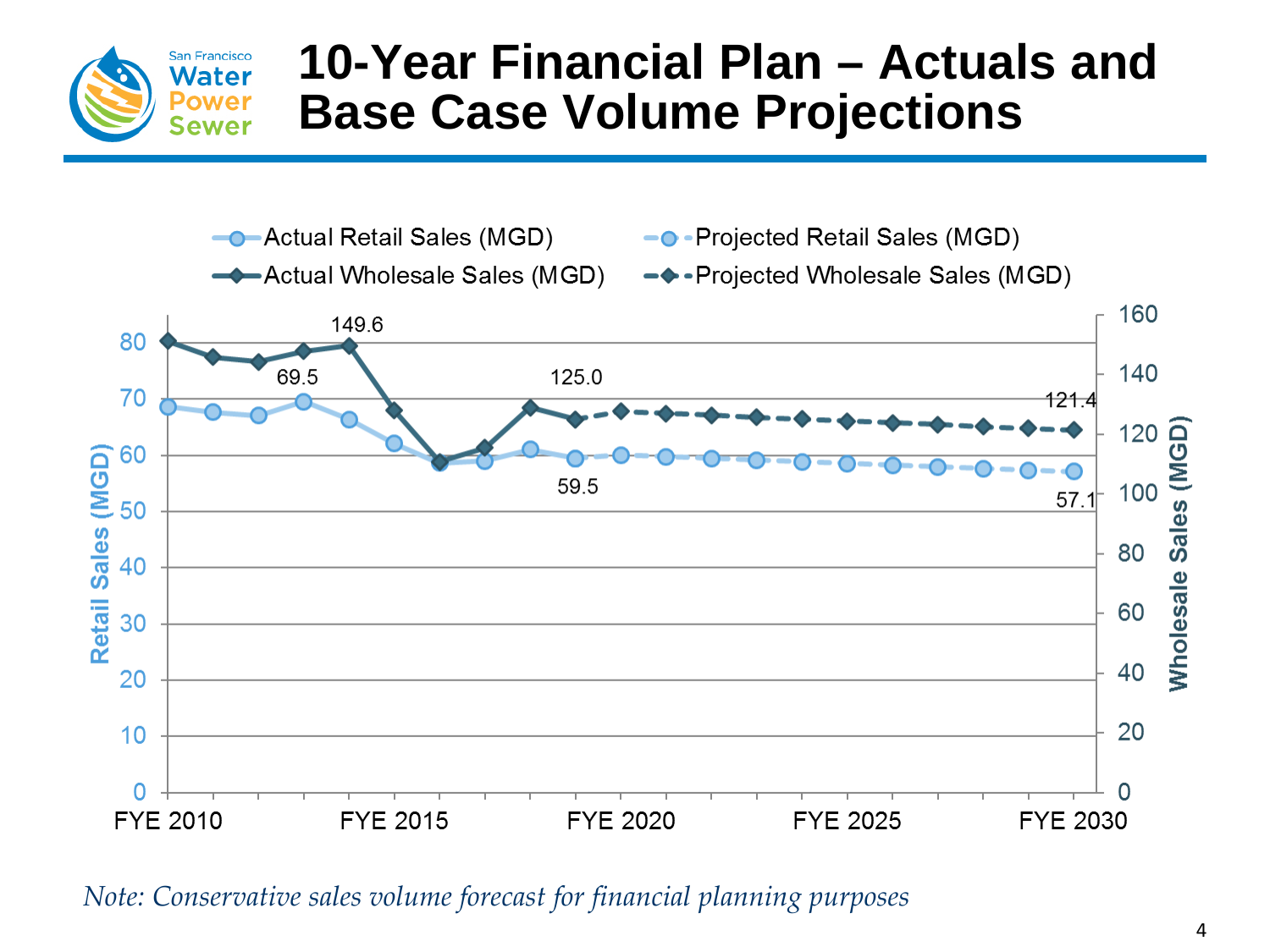

### **10-Year Financial Plan – Retail Water Sales Volumes Sensitivity**

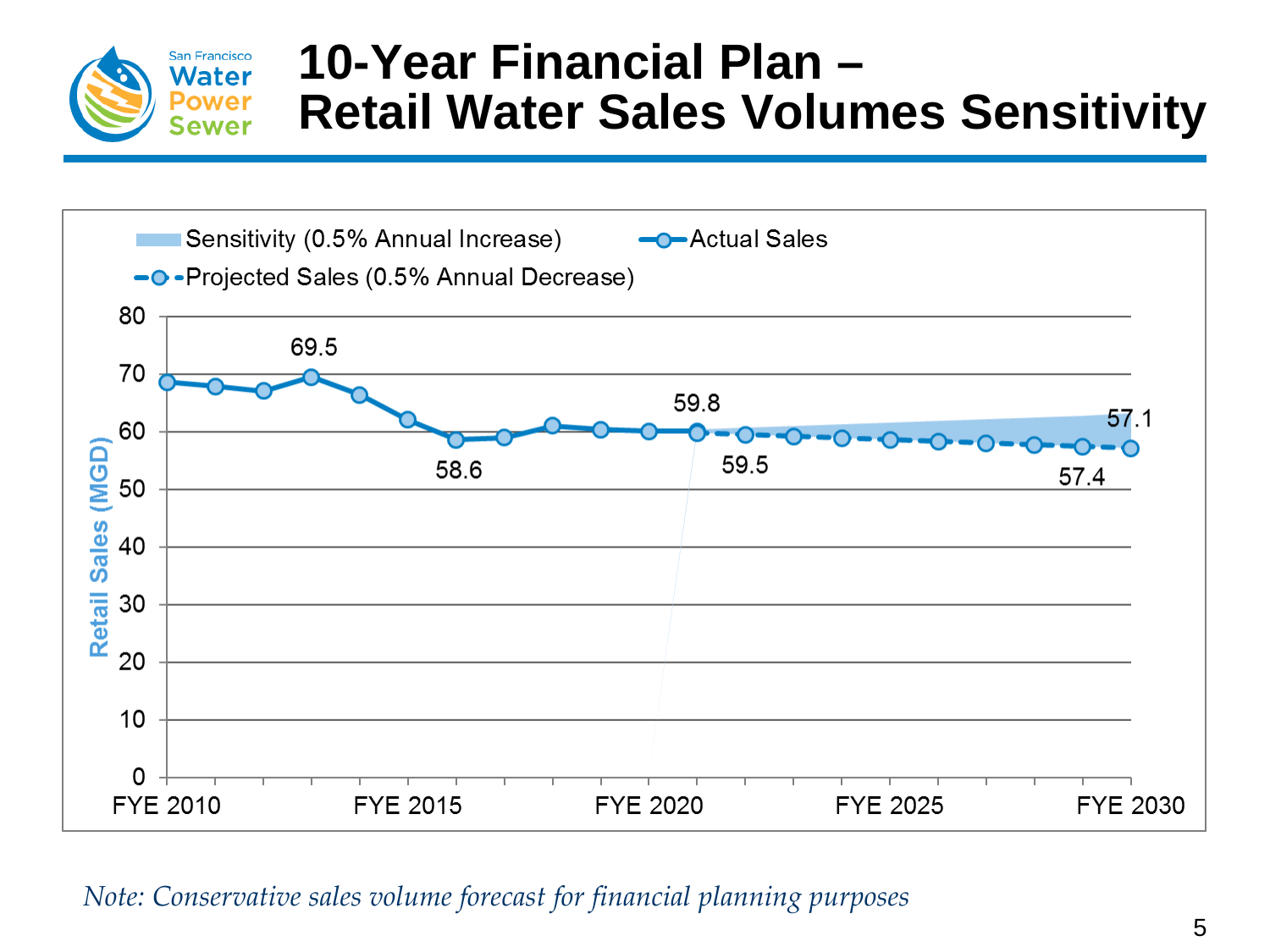

### **10-Year Financial Plan – Wholesale Water Sales Volumes Sensitivity**

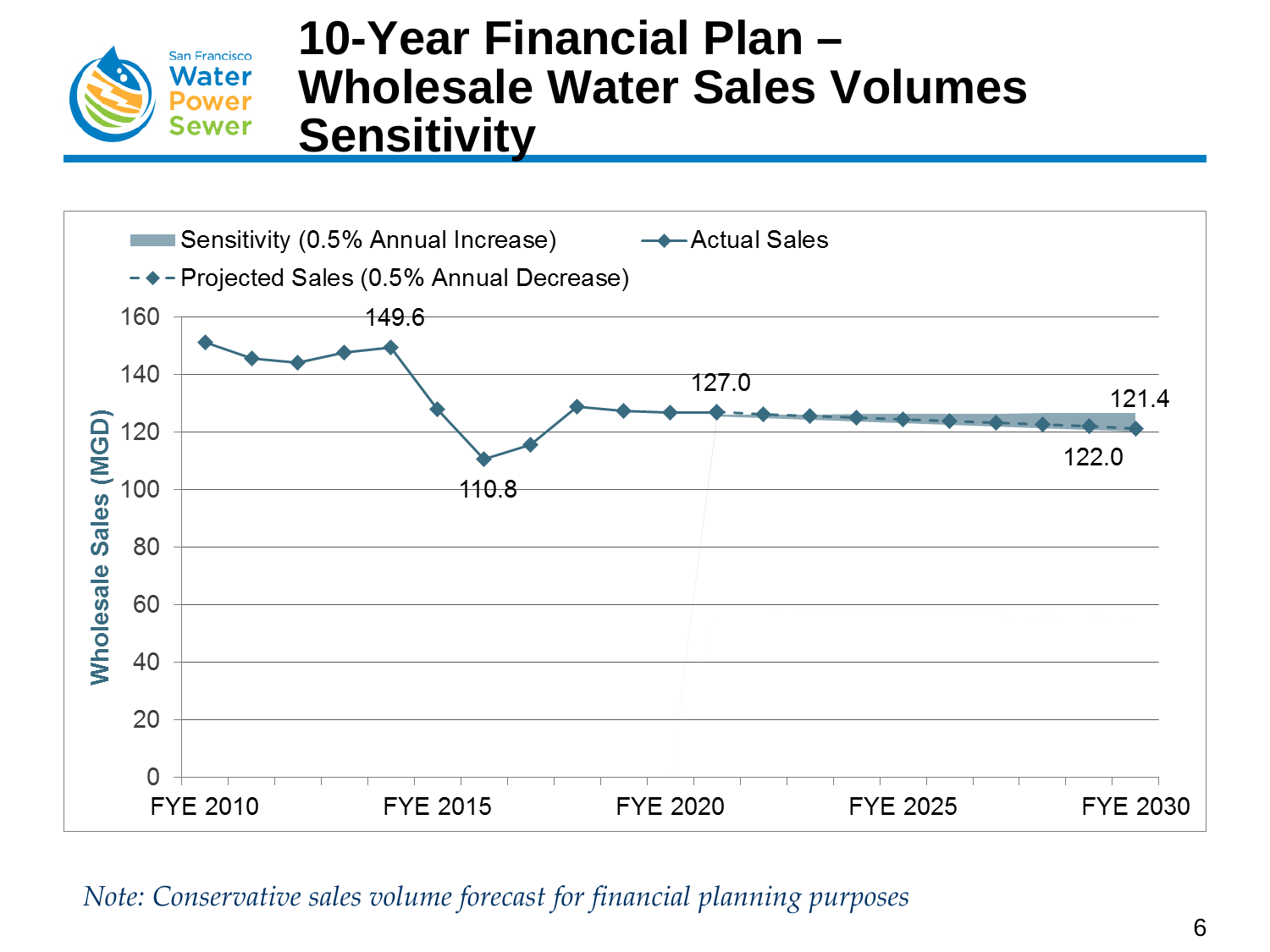

### **Water Enterprise 10-Year Financial Plan**

| (\$M)                             |                   |      |             |    |        |     | FYE 2021 FYE 2022 FYE 2023 FYE 2024 FYE 2025 FYE 2026 FYE 2027 FYE 2028 FYE 2029 FYE 2030 |      |             |     |             |            |                  |      |       |      |                  |    |         |
|-----------------------------------|-------------------|------|-------------|----|--------|-----|-------------------------------------------------------------------------------------------|------|-------------|-----|-------------|------------|------------------|------|-------|------|------------------|----|---------|
| <b>Beginning Fund Balance</b>     | \$<br>223.5       | - \$ | 198.0       | -S | 169.9  | S.  | 144.1                                                                                     | S.   | 118.0       | \$  | 102.5       | $\sqrt{3}$ | 92.7             | -SS  | 101.0 | - \$ | 125.7            |    | \$136.7 |
|                                   |                   |      |             |    |        |     |                                                                                           |      |             |     |             |            |                  |      |       |      |                  |    |         |
| <b>Sources</b>                    |                   |      |             |    |        |     |                                                                                           |      |             |     |             |            |                  |      |       |      |                  |    |         |
| <b>Retail Water Sales</b>         | 319.3             |      | 343.0       |    | 368.9  |     | 393.0                                                                                     |      | 414.8       |     | 437.9       |            | 453.4            |      | 469.6 |      | 486.3            |    | 503.6   |
| Wholesale Water Sales             | 258.4             |      | 257.1       |    | 274.2  |     | 290.8                                                                                     |      | 325.0       |     | 340.9       |            | 347.0            |      | 363.7 |      | 384.7            |    | 396.4   |
| Other Miscellaneous Income        | 216.5             |      | 64.8        |    | 64.7   |     | 64.7                                                                                      |      | 64.6        |     | 64.7        |            | 65.0             |      | 65.8  |      | 67.1             |    | 67.9    |
| <b>Total Sources</b>              | \$<br>794.1       | \$   | 665.0       | S. | 707.8  | \$  | 748.5                                                                                     | \$   | 804.4       | \$  | 843.4       | \$         | 865.5            | s    | 899.0 | \$   | 938.1            | s  | 967.9   |
| <b>Uses</b>                       |                   |      |             |    |        |     |                                                                                           |      |             |     |             |            |                  |      |       |      |                  |    |         |
| Operations & Maintenance          | 267.7             |      | 269.8       |    | 278.6  |     | 285.7                                                                                     |      | 296.3       |     | 305.1       |            | 313.6            |      | 321.2 |      | 328.6            |    | 337.9   |
| Hetchy Transfer                   | 47.3              |      | 48.6        |    | 47.6   |     | 49.1                                                                                      |      | 50.6        |     | 52.1        |            | 53.7             |      | 55.2  |      | 56.8             |    | 58.5    |
| Debt Service                      | 304.1             |      | 317.7       |    | 342.9  |     | 368.9                                                                                     |      | 397.5       |     | 414.6       |            | 425.9            |      | 444.4 |      | 472.8            |    | 503.9   |
| Revenue-Funded Projects           | 202.2             |      | 58.6        |    | 67.1   |     | 73.6                                                                                      |      | 78.6        |     | 83.6        |            | 65.1             |      | 56.6  |      | 72.3             |    | 63.3    |
| <b>Total Uses</b>                 | \$<br>821.3       | S.   | 694.7 \$    |    | 736.2  | \$. | 777.2                                                                                     | - \$ | 823.0       | \$. | 855.4       | S.         | 858.3            | -S   | 877.5 | S.   | 930.5            | S. | 963.5   |
|                                   |                   |      |             |    |        |     |                                                                                           |      |             |     |             |            |                  |      |       |      |                  |    |         |
| <b>Net Revenues</b>               | \$<br>$(27.2)$ \$ |      | $(29.7)$ \$ |    | (28.4) | \$. | $(28.8)$ \$                                                                               |      | $(18.5)$ \$ |     | $(11.9)$ \$ |            | 7.2 <sup>5</sup> |      | 21.6  | -S   | 7.6 <sup>5</sup> |    | 4.4     |
|                                   |                   |      |             |    |        |     |                                                                                           |      |             |     |             |            |                  |      |       |      |                  |    |         |
| <b>Ending Fund Balance</b>        | \$<br>198.0       | S.   | $169.9$ \$  |    | 144.1  | \$  | 118.0                                                                                     | \$   | 102.5       | \$. | 92.7        | \$         | 101.0            | - \$ | 125.7 | -S   | 136.7            | s. | 144.0   |
|                                   |                   |      |             |    |        |     |                                                                                           |      |             |     |             |            |                  |      |       |      |                  |    |         |
| Rate Increase - Retail            | 7.8%              |      | 7.9%        |    | 8.0%   |     | 7.0%                                                                                      |      | 6.0%        |     | 6.0%        |            | 4.0%             |      | 4.0%  |      | 4.0%             |    | 4.0%    |
| Rate Increase - Wholesale         | 0.0%              |      | 0.0%        |    | 8.0%   |     | 6.1%                                                                                      |      | 13.4%       |     | 4.9%        |            | 2.1%             |      | 5.4%  |      | 6.6%             |    | 3.4%    |
| Fund Balance as % of Op. Expenses | 63%               |      | 53%         |    | 44%    |     | 35%                                                                                       |      | 30%         |     | 26%         |            | 28%              |      | 33%   |      | 35%              |    | 36%     |
| Debt Service Coverage (Current)   | 1.11              |      | 1.12        |    | 1.12   |     | 1.13                                                                                      |      | 1.16        |     | 1.18        |            | 1.18             |      | 1.18  |      | 1.17             |    | 1.14    |
| Debt Service Coverage (Indenture) | 1.80              |      | 1.71        |    | 1.62   |     | 1.52                                                                                      |      | 1.46        |     | 1.43        |            | 1.40             |      | 1.41  |      | 1.44             |    | 1.41    |
| Revenue-Funded % of Capital       | 30%               |      |             |    |        |     |                                                                                           |      |             |     |             |            |                  |      |       |      |                  |    |         |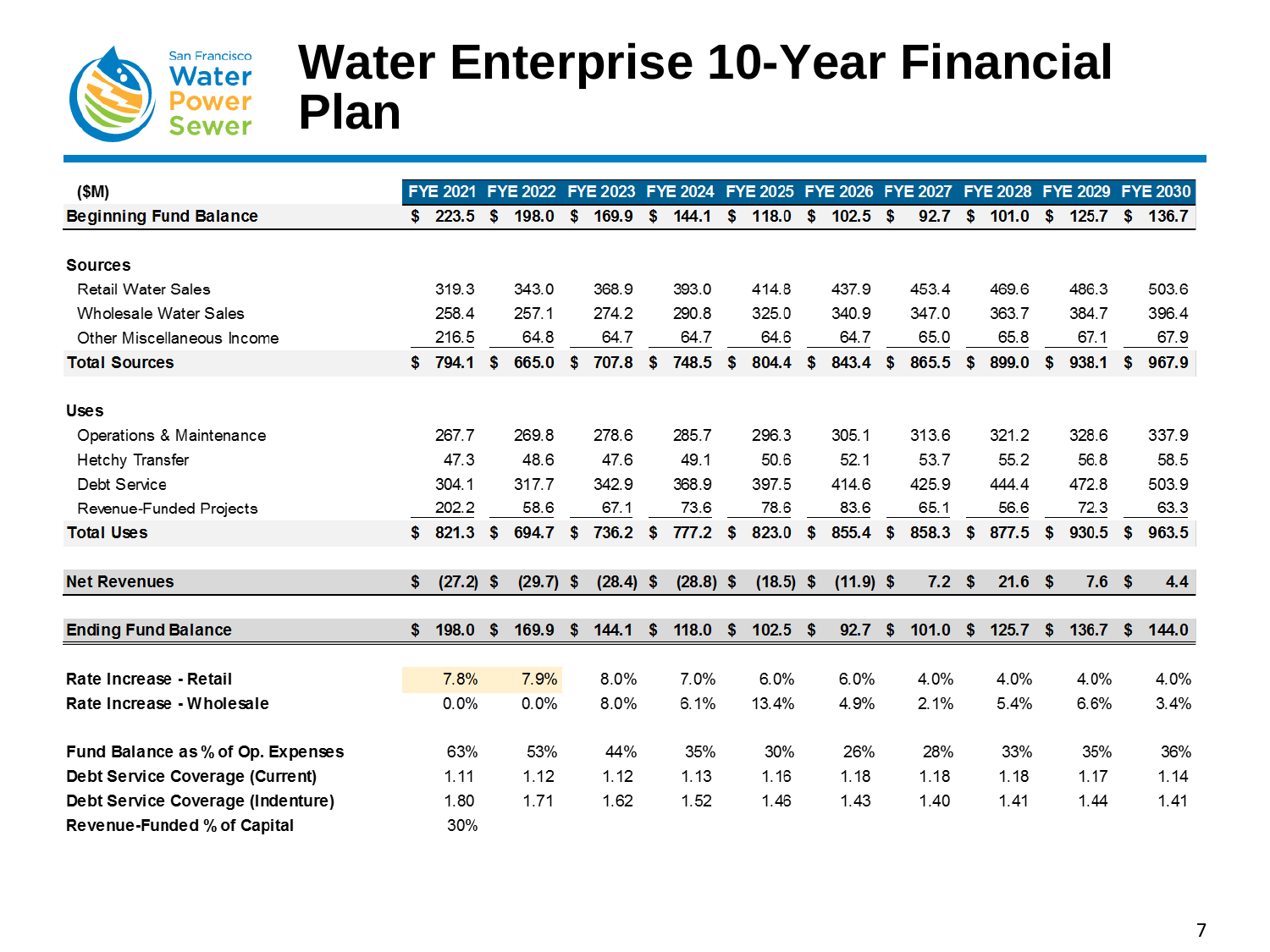

- Base Case sales volumes projections decline 0.5% annually – for conservative financial planning purposes
	- Upside sales volume sensitivity, 0.5% average annual increase from projected FY 20 volumes
- Incorporated in this Plan update:
	- FY 2019-20 projected results as of Q2
	- FY 2020-21 FY 2021-22 Operating and Capital Budget
	- FY 2020-21 10-Year Capital Plan update
	- Adopted wastewater rate increases through FY 2021-22
- Executed WIFIA and SRF Loan financing assumptions are included in the Plan
- Conforms with Commission-approved financial policies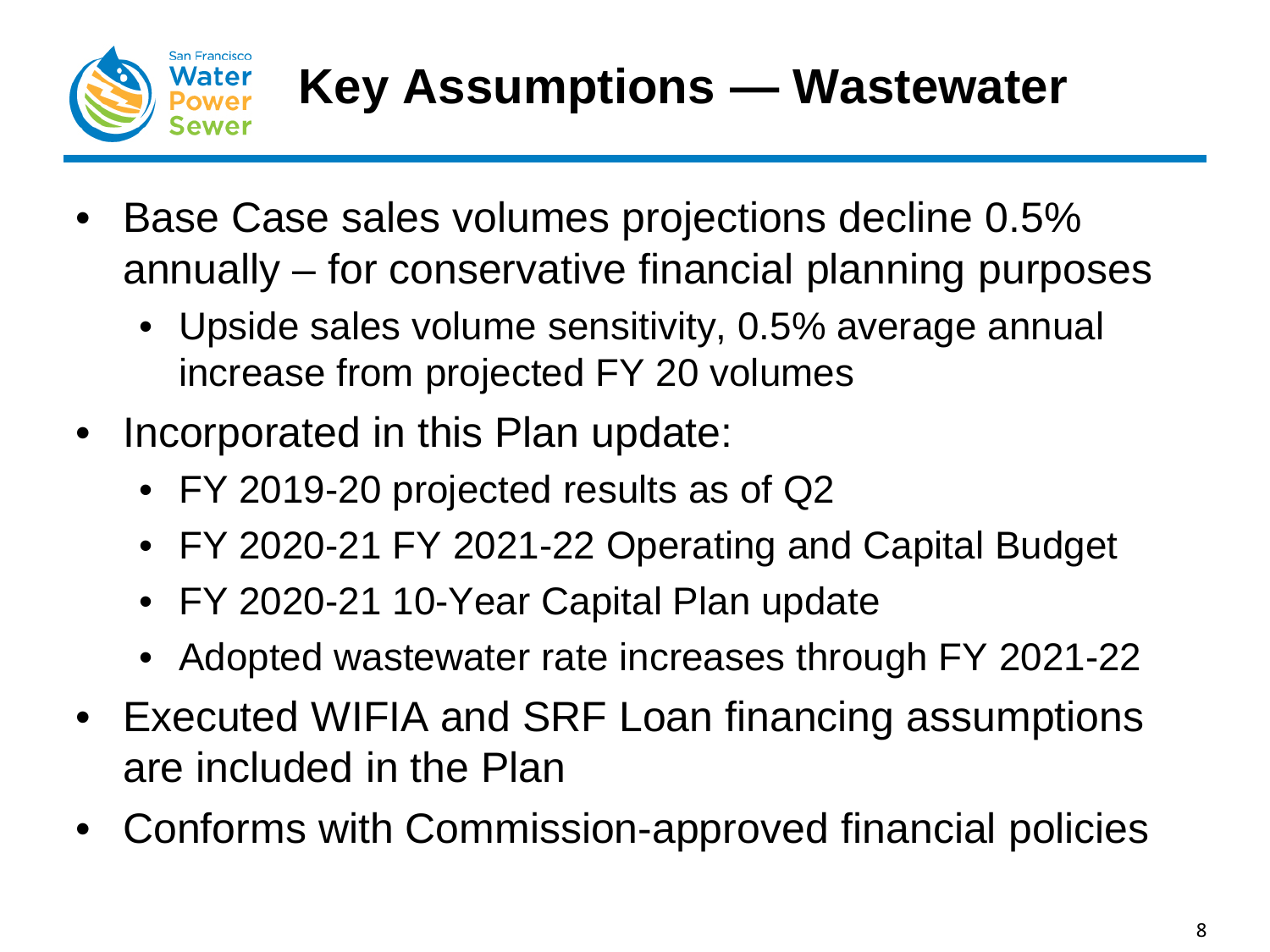![](_page_8_Picture_0.jpeg)

### **10-Year Financial Plan – Wastewater Actuals and Base Case Volume Projections**

![](_page_8_Figure_2.jpeg)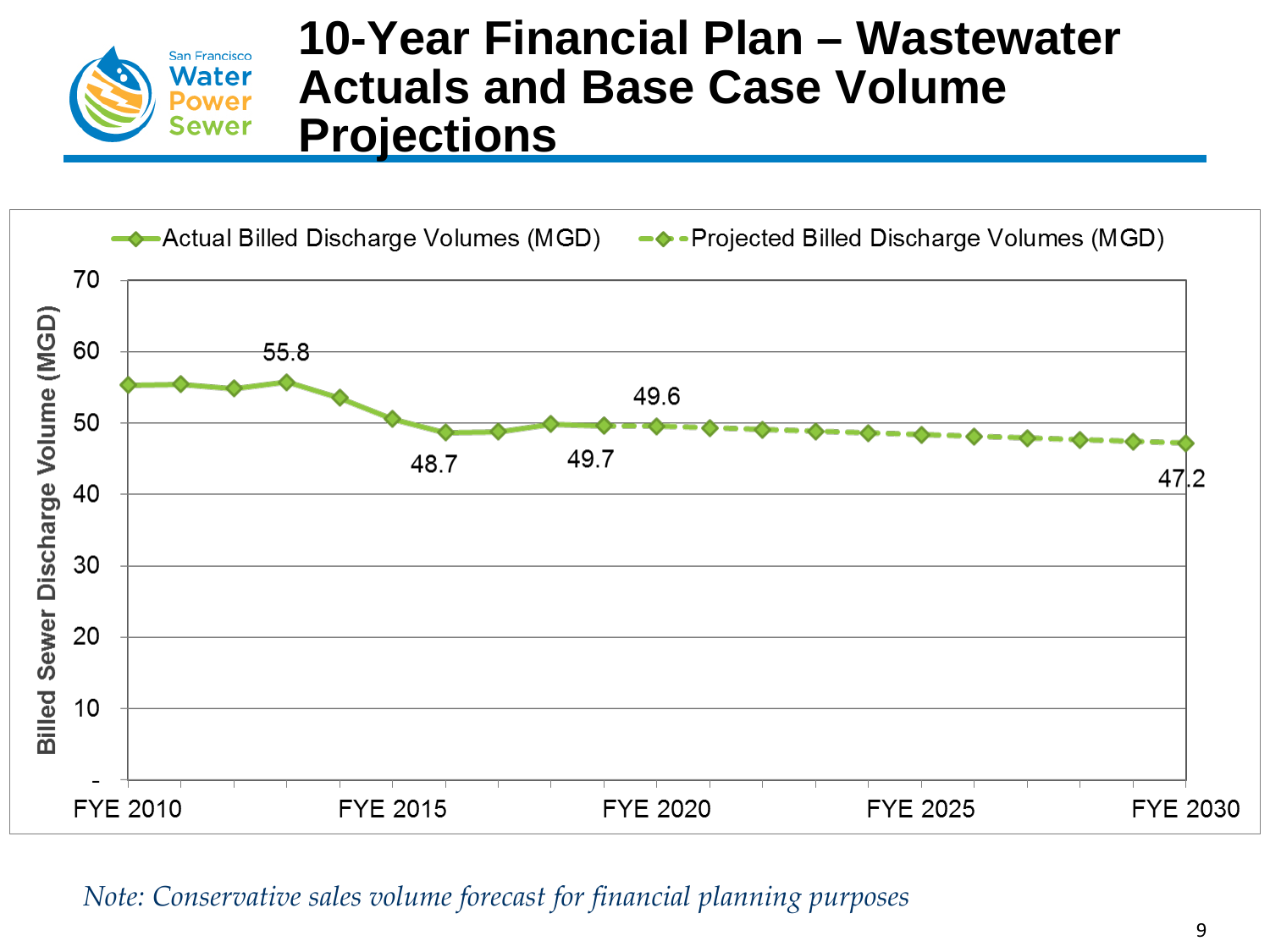![](_page_9_Picture_0.jpeg)

### **10-Year Financial Plan – Wastewater Sales Volumes Sensitivity**

![](_page_9_Figure_2.jpeg)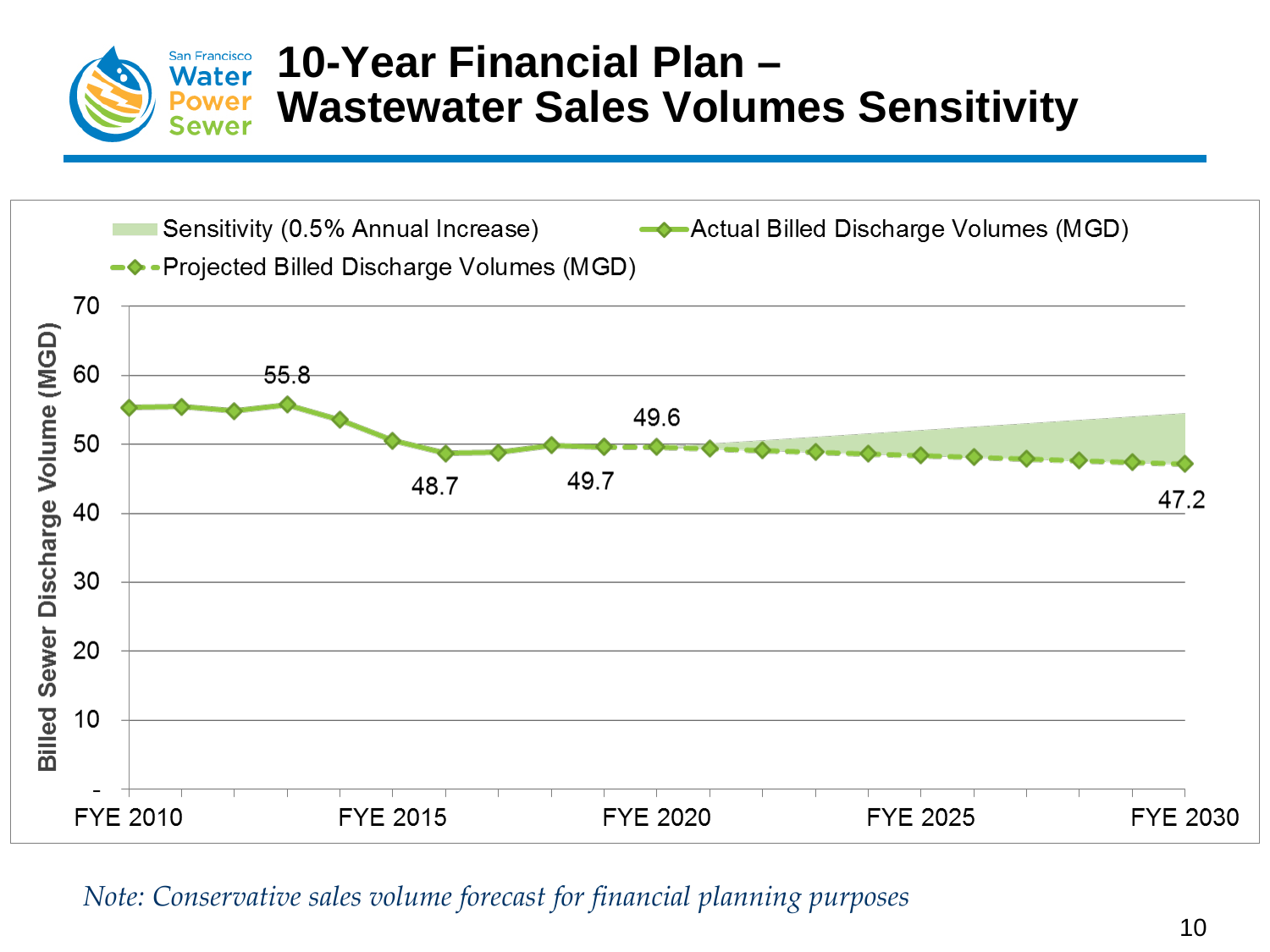![](_page_10_Picture_0.jpeg)

### **Wastewater Enterprise 10-Year Financial Plan**

| (SM)                                     | <b>FYE 2021</b>   |    | <b>FYE 2022</b> |    | <b>FYE 2023</b> | <b>FYE 2024</b> | <b>FYE 2025</b> | <b>FYE 2026</b>  |          | <b>FYE 2027</b> | <b>FYE 2028</b> |    | <b>FYE 2029</b> |    | <b>FYE 2030</b> |
|------------------------------------------|-------------------|----|-----------------|----|-----------------|-----------------|-----------------|------------------|----------|-----------------|-----------------|----|-----------------|----|-----------------|
| <b>Beginning Fund Balance</b>            | \$<br>203.8       | \$ | 188.4           | \$ | 183.7           | \$<br>187.9     | \$<br>212.9     | \$<br>237.5      | \$       | 232.0           | \$<br>204.2     | \$ | 169.7           | \$ | 130.3           |
|                                          |                   |    |                 |    |                 |                 |                 |                  |          |                 |                 |    |                 |    |                 |
| <b>Sources</b>                           |                   |    |                 |    |                 |                 |                 |                  |          |                 |                 |    |                 |    |                 |
| Sewer Charges                            | 367.7             |    | 395.1           |    | 424.5           | 456.0           | 490.0           | 526.8            |          | 566.2           | 602.9           |    | 635.8           |    | 670.7           |
| Interest Income                          | 5.1               |    | 4.7             |    | 4.5             | 4.7             | 5.3             | 6.1              |          | 5.9             | 5.2             |    | 4.5             |    | 3.5             |
| Federal Bond Interest Subsidy            | 4.5               |    | 4.0             |    | 4.0             | 3.9             | 3.7             | 3.6              |          | 3.4             | 3.2             |    | 3.1             |    | 2.9             |
| Other Miscellaneous Income               | 10.5              |    | 10.1            |    | 10.6            | 10.7            | 10.8            | 10.8             |          | 10.9            | 11.0            |    | 11.1            |    | 11.2            |
| <b>Total Sources</b>                     | \$<br>387.9       | \$ | 413.9           | S  | 443.6           | \$<br>475.2     | \$<br>509.8     | \$<br>547.3      |          | 586.5           | \$<br>622.4     | \$ | 654.6           | \$ | 688.2           |
|                                          |                   |    |                 |    |                 |                 |                 |                  |          |                 |                 |    |                 |    |                 |
| <b>Uses</b>                              |                   |    |                 |    |                 |                 |                 |                  |          |                 |                 |    |                 |    |                 |
| Operations & Maintenance                 | 195.2             |    | 201.9           |    | 207.7           | 213.5           | 219.5           | 225.7            |          | 232.1           | 238.7           |    | 245.5           |    | 252.5           |
| Debt Service                             | 84.3              |    | 91.2            |    | 103.4           | 105.9           | 132.3           | 191.2            |          | 243.7           | 277.2           |    | 304.6           |    | 339.2           |
| Revenue-Funded Projects                  | 123.7             |    | 125.6           |    | 128.4           | 130.8           | 133.3           | 135.9            |          | 138.5           | 141.1           |    | 143.8           |    | 146.6           |
| <b>Total Uses</b>                        | \$<br>403.2       | \$ | 418.7           | \$ | 439.4           | \$<br>450.2     | \$<br>485.2     | \$<br>552.8      | \$       | 614.3           | \$<br>656.9     | \$ | 693.9           | \$ | 738.2           |
| <b>Net Revenues</b>                      | \$<br>$(15.3)$ \$ |    | $(4.8)$ \$      |    | 4.2             | \$<br>25.0      | \$<br>24.7      | \$<br>$(5.5)$ \$ |          | $(27.8)$ \$     | $(34.6)$ \$     |    | $(39.3)$ \$     |    | (50.0)          |
|                                          |                   |    |                 |    |                 |                 |                 |                  |          |                 |                 |    |                 |    |                 |
| <b>Ending Fund Balance</b>               | \$<br>188.4       | -S | 183.7           | Ŝ. | 187.9           | \$<br>212.9     | \$<br>237.5     | \$<br>232.0      | <b>S</b> | 204.2           | \$<br>169.7     | Ŝ. | 130.3           | Ŝ. | 80.4            |
|                                          |                   |    |                 |    |                 |                 |                 |                  |          |                 |                 |    |                 |    |                 |
| <b>Retail Rate Increase</b>              | 8.0%              |    | 8.0%            |    | 8.0%            | 8.0%            | 8.0%            | 8.0%             |          | 8.0%            | 7.0%            |    | 6.0%            |    | 6.0%            |
| Fund Balance as % of Op. Expenses        | 97%               |    | 91%             |    | 90%             | 100%            | 108%            | 103%             |          | 88%             | 71%             |    | 53%             |    | 32%             |
| <b>Debt Service Coverage (Current)</b>   | 2.31              |    | 2.34            |    | 2.30            | 2.49            | 2.20            | 1.79             |          | 1.60            | 1.51            |    | 1.45            |    | 1.38            |
| <b>Debt Service Coverage (Indenture)</b> | 4.72              |    | 4.41            |    | 4.07            | 4.26            | 3.81            | 3.11             |          | 2.65            | 2.31            |    | 2.05            |    | 1.79            |
| <b>Revenue-Funded % of Capital</b>       | 26%               |    |                 |    |                 |                 |                 |                  |          |                 |                 |    |                 |    |                 |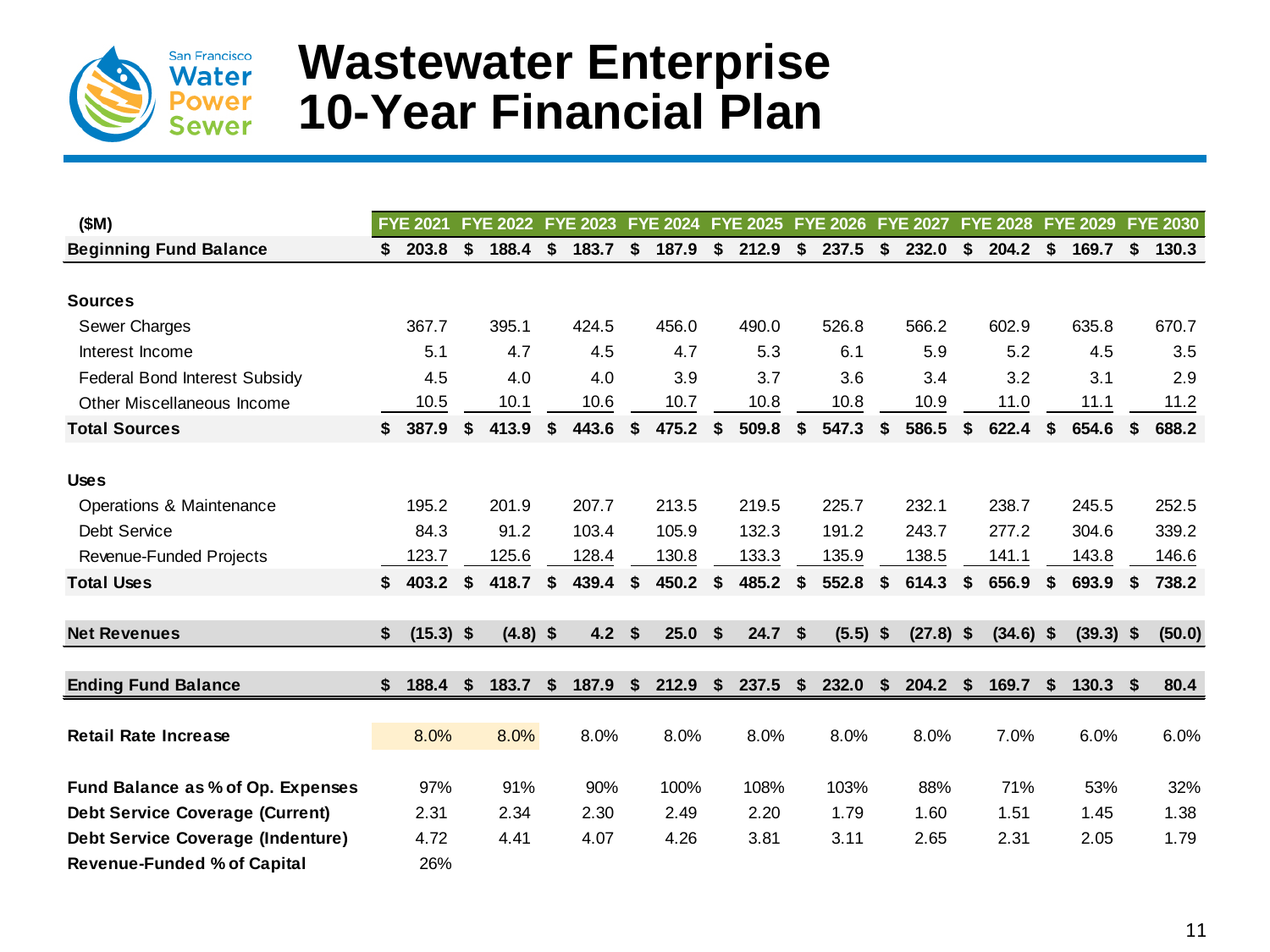![](_page_11_Picture_0.jpeg)

# **Combined Water & Wastewater Average Single Family Monthly Bill**

Actual

Projected

|                    |                                | <b>FYE 2021 Projection</b>   |                                   |
|--------------------|--------------------------------|------------------------------|-----------------------------------|
| <b>Fiscal Year</b> | <b>Water</b><br><b>Nominal</b> | Wastewater<br><b>Nominal</b> | <b>Combined</b><br><b>Nominal</b> |
| <b>FYE 2020</b>    | 8.3%                           | 7.0%                         | 7.6%                              |
| <b>FYE 2021</b>    | 7.8%                           | 8.0%                         | 7.9%                              |
| <b>FYE 2022</b>    | 7.9%                           | 8.0%                         | 8.0%                              |
| <b>FYE 2023</b>    | 8.0%                           | 8.0%                         | 8.0%                              |
| <b>FYE 2024</b>    | 7.0%                           | 8.0%                         | 7.5%                              |
| <b>FYE 2025</b>    | 6.0%                           | 8.0%                         | 7.1%                              |
| <b>FYE 2026</b>    | 6.0%                           | 8.0%                         | 7.1%                              |
| <b>FYE 2027</b>    | 4.0%                           | 8.0%                         | 6.3%                              |
| <b>FYE 2028</b>    | 4.0%                           | 7.0%                         | 5.7%                              |
| <b>FYE 2029</b>    | 4.0%                           | 6.0%                         | 5.2%                              |
| <b>FYE 2030</b>    | 4.0%                           | 6.0%                         | 5.2%                              |
| <b>FYE 2031</b>    | 3.0%                           | 6.0%                         | 4.8%                              |
| <b>FYE 2032</b>    | 3.0%                           | 7.0%                         | 5.4%                              |
| <b>FYE 2033</b>    | 3.0%                           | 7.0%                         | 5.4%                              |
| <b>FYE 2034</b>    | 1.0%                           | 5.0%                         | 3.5%                              |
| <b>FYE 2035</b>    | 1.0%                           | 4.0%                         | 2.9%                              |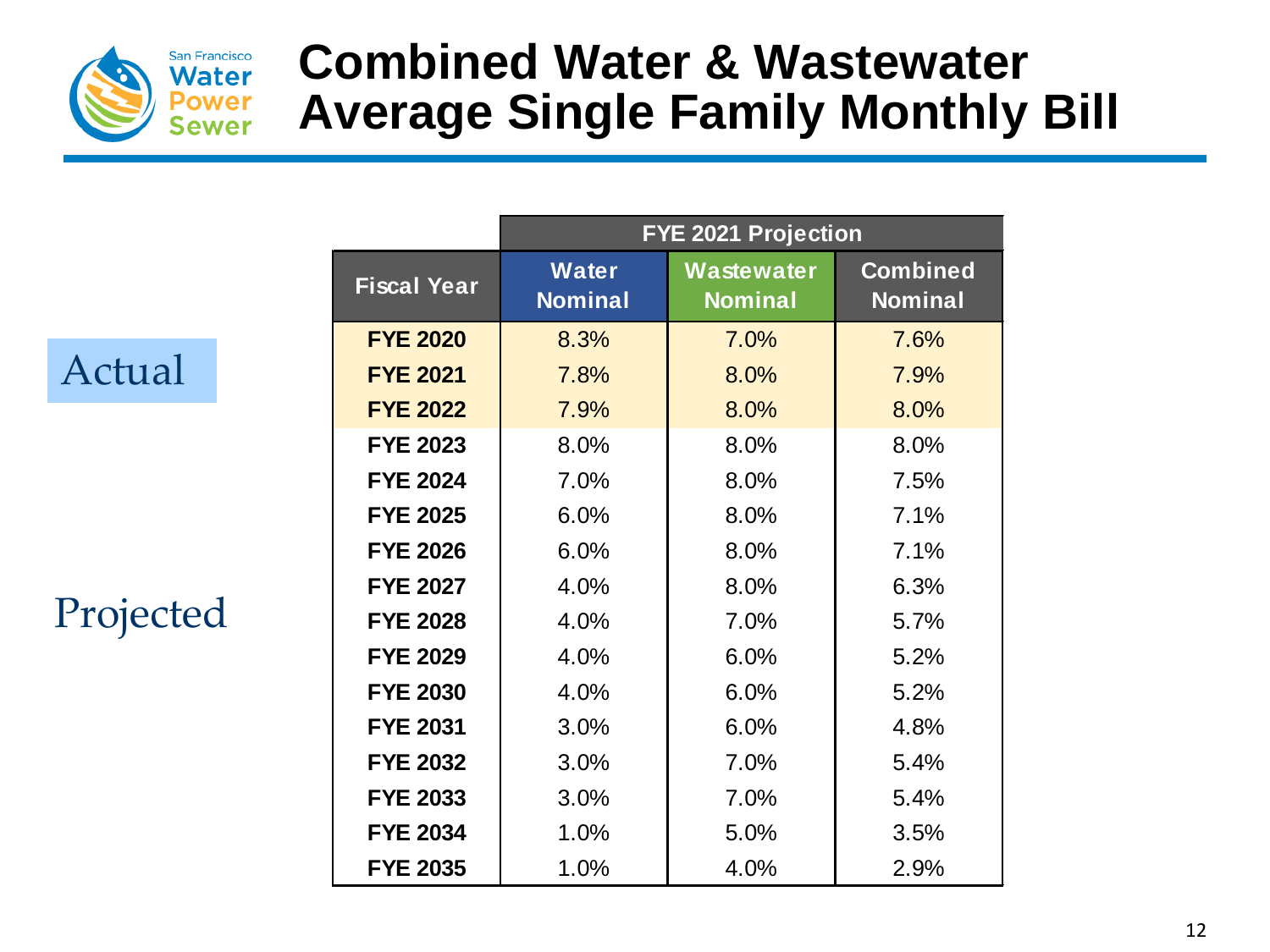![](_page_12_Picture_0.jpeg)

# **Combined Water & Wastewater Average Single Family Monthly Bill**

### Actual

Projected

|                    |              | <b>FYE 2021 Projection</b> |                                    |
|--------------------|--------------|----------------------------|------------------------------------|
| <b>Fiscal Year</b> | <b>Water</b> | Wastewater                 | <b>FYE 2021</b><br><b>Combined</b> |
| <b>FYE 2020</b>    | \$56         | \$66                       | \$122                              |
| <b>FYE 2021</b>    | \$60         | \$72                       | \$132                              |
| <b>FYE 2022</b>    | \$65         | \$78                       | \$143                              |
| <b>FYE 2023</b>    | \$70         | \$84                       | \$154                              |
| <b>FYE 2024</b>    | \$75         | \$91                       | \$166                              |
| <b>FYE 2025</b>    | \$80         | \$98                       | \$178                              |
| <b>FYE 2026</b>    | \$84         | \$106                      | \$190                              |
| <b>FYE 2027</b>    | \$88         | \$114                      | \$202                              |
| <b>FYE 2028</b>    | \$91         | \$122                      | \$214                              |
| <b>FYE 2029</b>    | \$95         | \$130                      | \$225                              |
| <b>FYE 2030</b>    | \$99         | \$138                      | \$236                              |
| <b>FYE 2031</b>    | \$102        | \$146                      | \$248                              |
| <b>FYE 2032</b>    | \$105        | \$156                      | \$261                              |
| <b>FYE 2033</b>    | \$108        | \$167                      | \$275                              |
| <b>FYE 2034</b>    | \$109        | \$175                      | \$284                              |
| <b>FYE 2035</b>    | \$110        | \$182                      | \$292                              |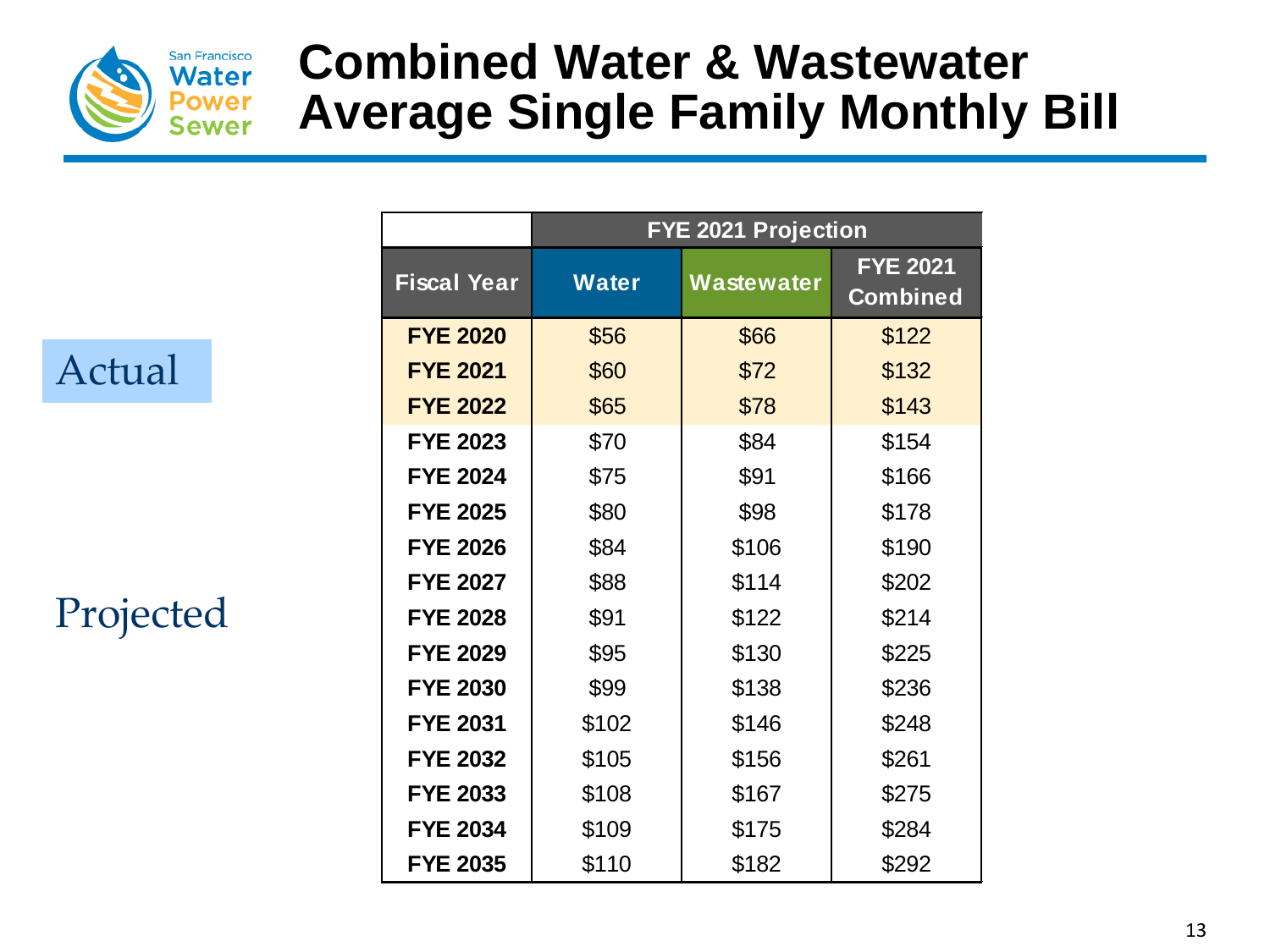![](_page_13_Picture_0.jpeg)

#### **Utility Affordability Cost as a Percent of Median Household Income**

![](_page_13_Figure_2.jpeg)

Projections assume 3% annual increase from 2017 median household income of \$96,265 and 0.5% annual decrease from FY 2019-20 average of 5.3 CCF monthly water usage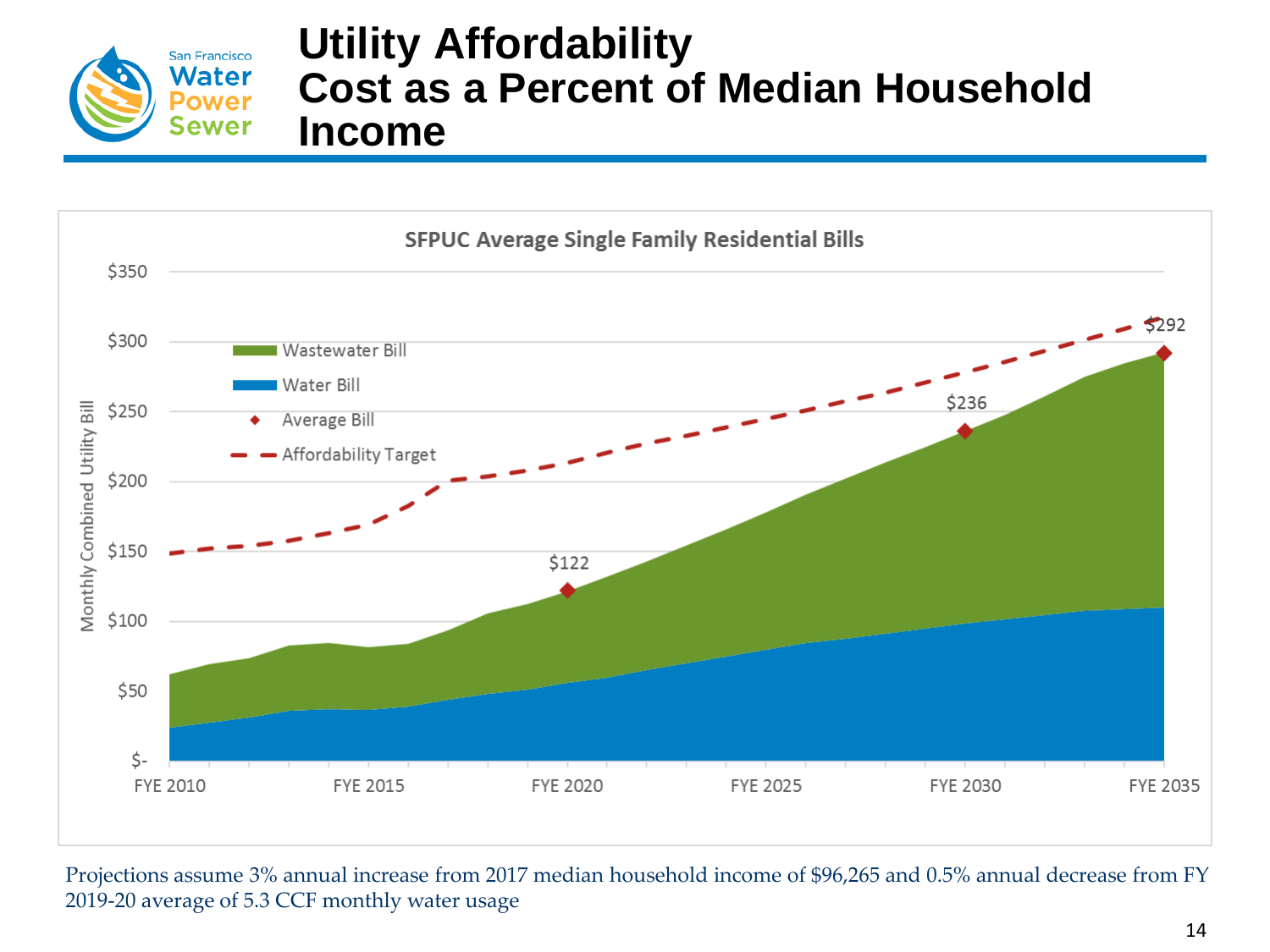![](_page_14_Picture_0.jpeg)

# **Key Assumptions — Hetch Hetchy Water and Power Enterprise**

- Sales volumes
	- 1.8% average annual growth rate over ten years vs. 0.8% historically
	- Primary drivers of sales volume growth is projected load growth from current customers in redevelopment areas
- Incorporated in this Plan update:
	- FY 2019-20 projected results as of Q2
	- FY 2020-21 FY 2021-22 Operating and Capital Budget
	- FY 2020-21 10-Year Capital Plan update
	- Rate increases of 1 cent/year for General Use Municipal; 3% annually for other customers
- 10-Year Capital Plan
	- Reflects asset classification changes from amended WSA
	- Reflects Prop A power bond authorization from voters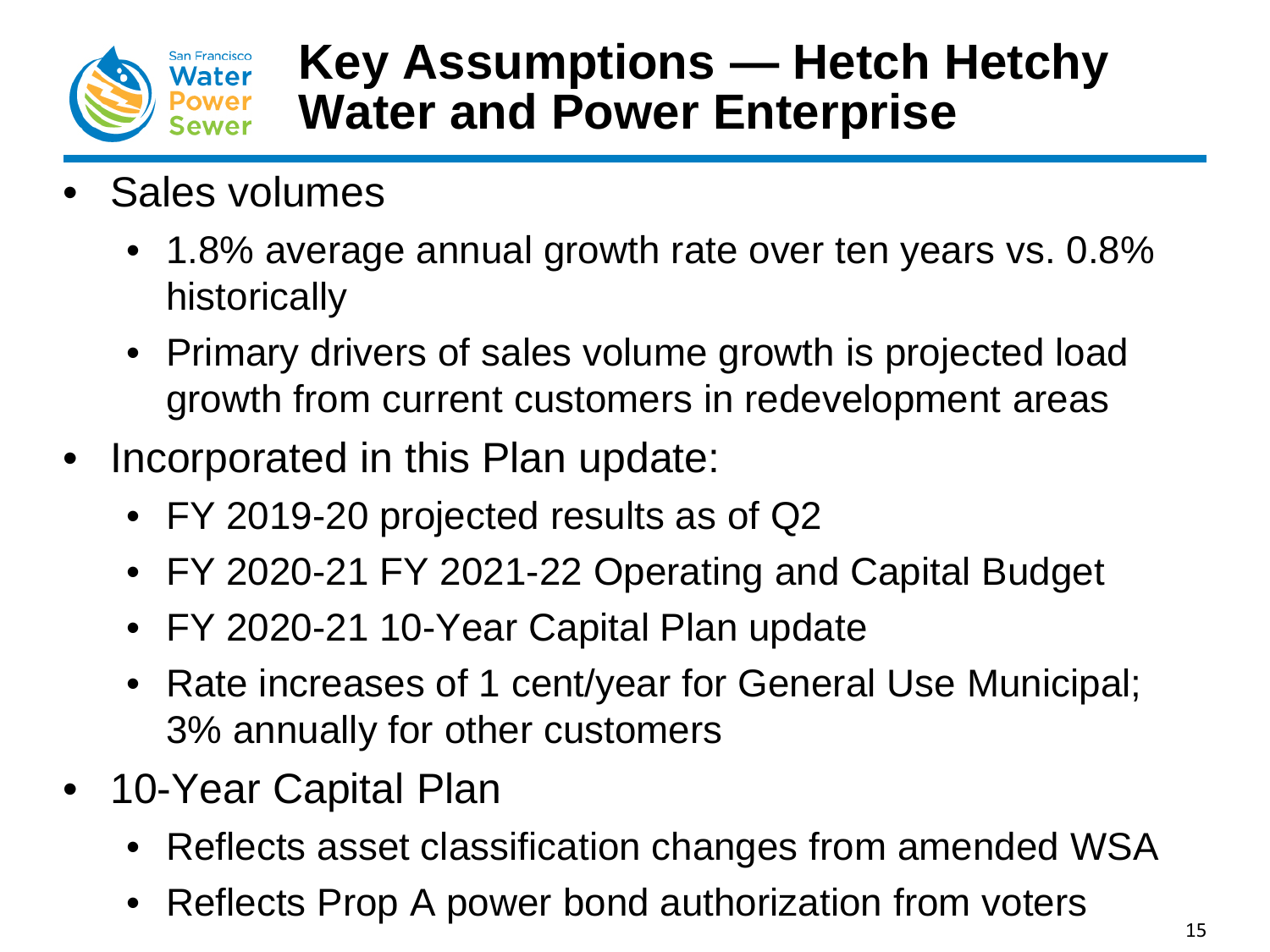![](_page_15_Picture_0.jpeg)

### **Power Enterprise 10-Year Financial Plan Actual and Base Case Volume Projections**

![](_page_15_Figure_2.jpeg)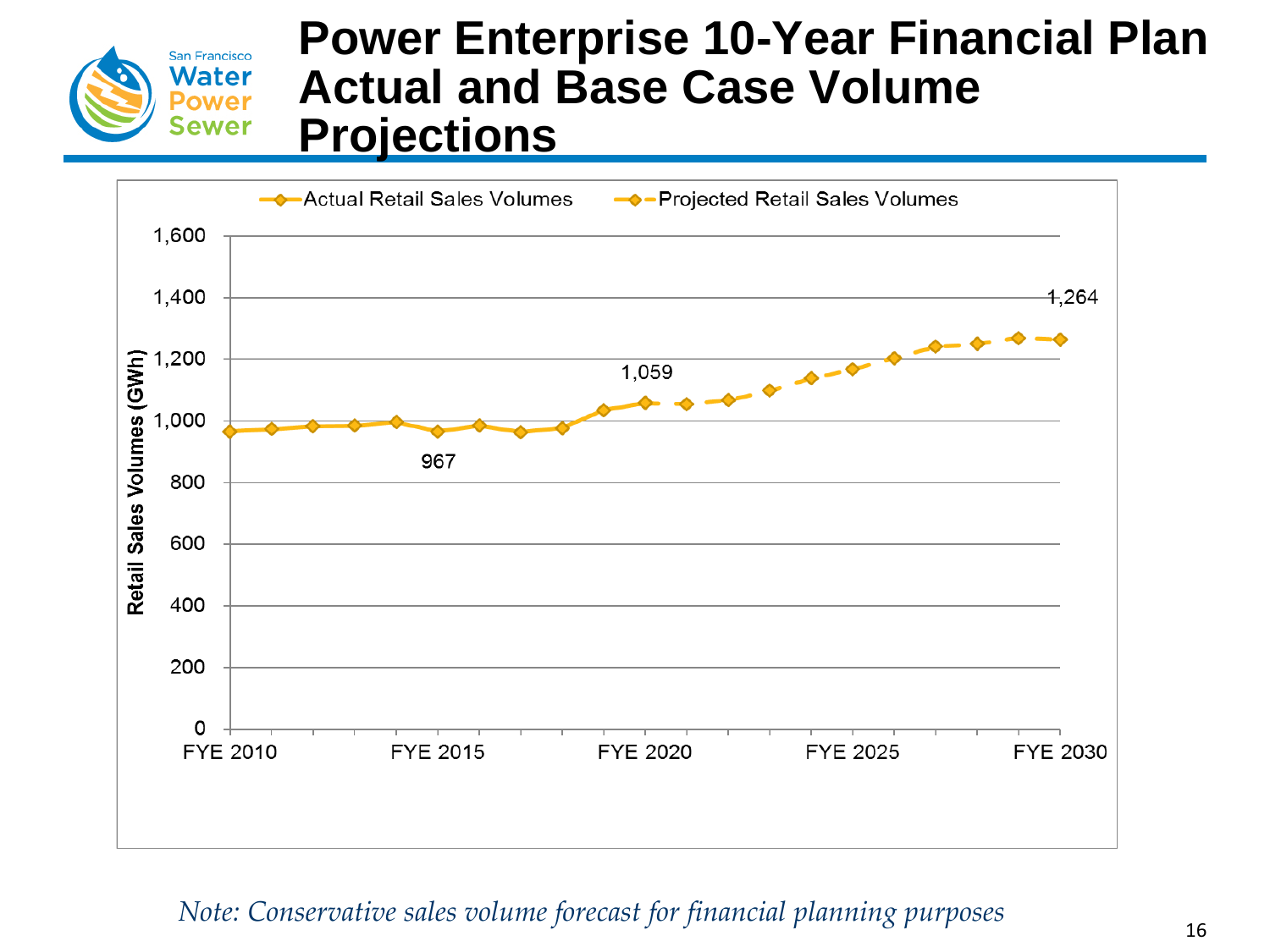![](_page_16_Picture_0.jpeg)

#### **Power Enterprise 10-Year Financial Plan Actual and Downside Volume Sensitivity Projection**

![](_page_16_Figure_2.jpeg)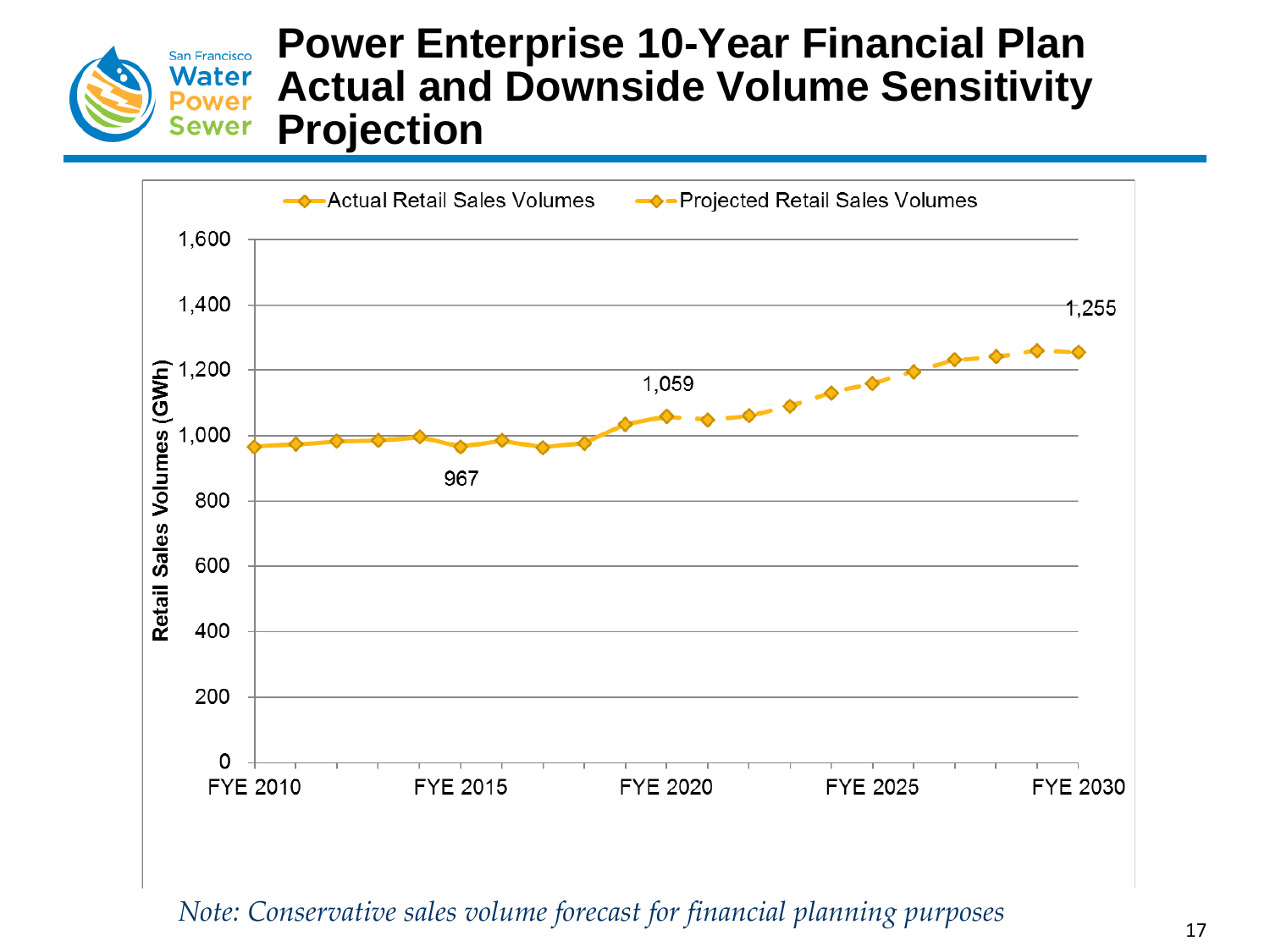![](_page_17_Picture_0.jpeg)

#### **Power Enterprise 10-Year Financial Plan Actual and Upside Volume Sensitivity Projection**

![](_page_17_Figure_2.jpeg)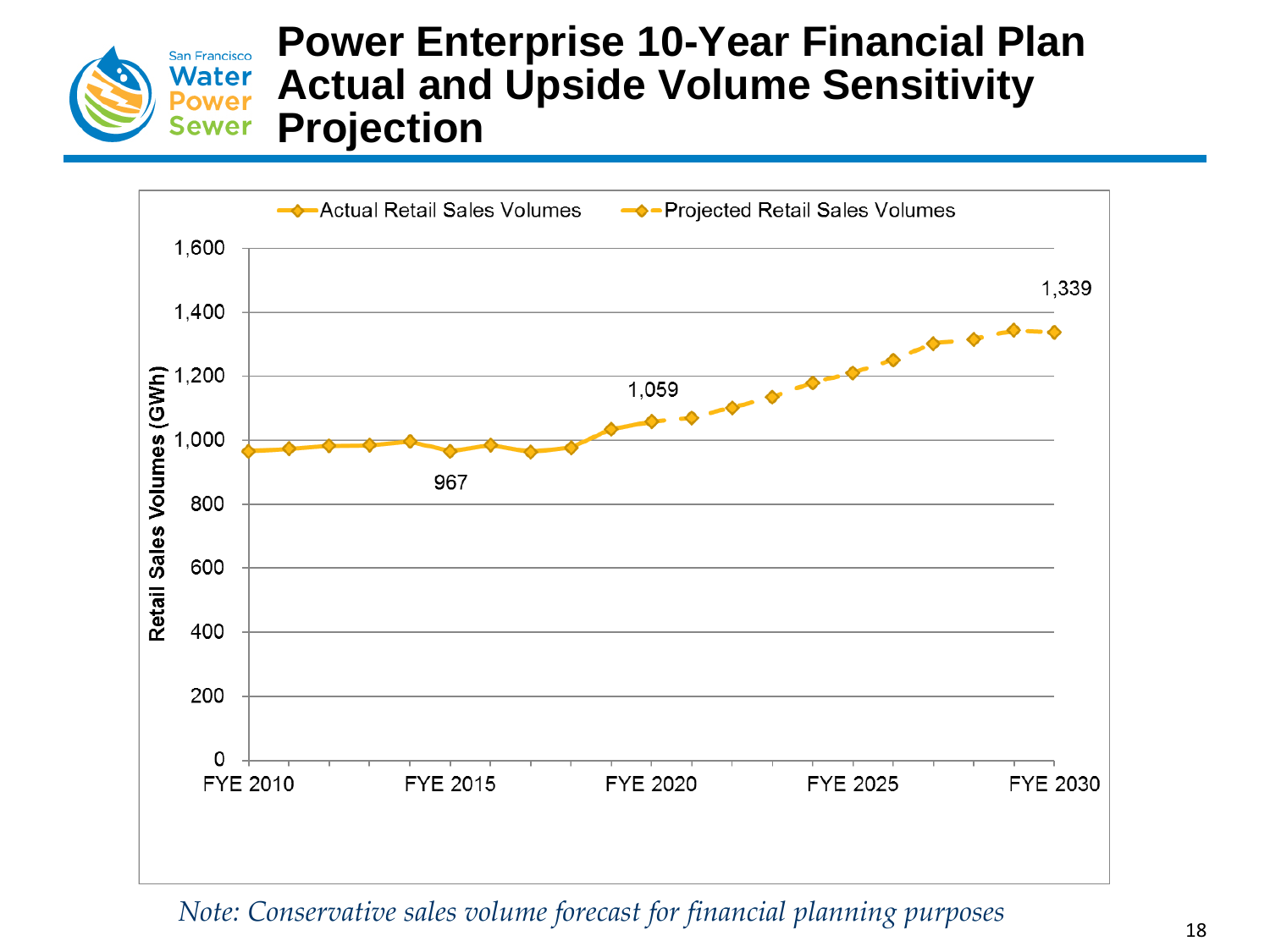![](_page_18_Picture_0.jpeg)

## **Hetch Hetchy Water and Power 10-Year Financial Plan**

| (SM)                                     |     | <b>FYE 2021</b> |     | <b>FYE 2022</b>   |     | <b>FYE 2023</b> |               | FYE 2024 FYE 2025 FYE 2026 FYE 2027 FYE 2028 FYE 2029 FYE 2030 |     |            |     |                   |               |       |    |          |      |            |     |       |
|------------------------------------------|-----|-----------------|-----|-------------------|-----|-----------------|---------------|----------------------------------------------------------------|-----|------------|-----|-------------------|---------------|-------|----|----------|------|------------|-----|-------|
| <b>Beginning Fund Balance</b>            | \$. | 43.6            | S.  | 55.8 <sup>°</sup> |     | 69.1            | <b>S</b>      | 65.9                                                           | S.  | 69.6       | -\$ | $67.4$ \$         |               | 65.3  | \$ | 71.1 S   |      | $72.0$ \$  |     | 72.1  |
|                                          |     |                 |     |                   |     |                 |               |                                                                |     |            |     |                   |               |       |    |          |      |            |     |       |
| <b>Sources</b>                           |     |                 |     |                   |     |                 |               |                                                                |     |            |     |                   |               |       |    |          |      |            |     |       |
| Power Sales - Municipal General Fund Ra  |     | 32.2            |     | 36.3              |     | 40.1            |               | 43.8                                                           |     | 47.4       |     | 51.1              |               | 54.8  |    | 58.5     |      | 62.2       |     | 65.9  |
| Power Sales - Municipal Enterprise Rates |     | 101.7           |     | 106.0             |     | 111.1           |               | 118.0                                                          |     | 124.8      |     | 132.0             |               | 139.8 |    | 145.0    |      | 151.3      |     | 154.8 |
| Power Sales - Retail                     |     | 15.1            |     | 16.4              |     | 18.2            |               | 22.8                                                           |     | 25.8       |     | 30.1              |               | 34.7  |    | 36.4     |      | 39.7       |     | 40.8  |
| Power Sales - Wholesale                  |     | 15.3            |     | 15.0              |     | 14.5            |               | 13.8                                                           |     | 13.3       |     | 12.8              |               | 12.7  |    | 12.9     |      | 13.1       |     | 13.2  |
| Gas & Steam Sales                        |     | 11.2            |     | 11.6              |     | 11.9            |               | 12.3                                                           |     | 12.6       |     | 13.0              |               | 13.4  |    | 13.8     |      | 14.2       |     | 14.6  |
| <b>Water Sales</b>                       |     | 0.3             |     | 0.4               |     | 0.4             |               | 0.4                                                            |     | 0.4        |     | 0.4               |               | 0.5   |    | 0.5      |      | 0.5        |     | 0.5   |
| Hetchy Transfer                          |     | 47.3            |     | 48.6              |     | 47.6            |               | 49.2                                                           |     | 50.7       |     | 52.3              |               | 54.0  |    | 55.7     |      | 57.5       |     | 59.3  |
| Other Misc Income                        |     | 14.1            |     | 12.1              |     | 11.0            |               | 11.2                                                           |     | 11.5       |     | 11.8              |               | 12.0  |    | 12.4     |      | 12.8       |     | 13.1  |
| <b>Total Sources</b>                     | \$  | 237.3           | \$  | 246.4             | \$  | 254.8           | \$            | 271.4                                                          | \$  | 286.6      | \$  | 303.6             | $\frac{1}{2}$ | 321.9 | \$ | 335.2    | \$   | 351.3      | S.  | 362.3 |
| <b>Uses</b>                              |     |                 |     |                   |     |                 |               |                                                                |     |            |     |                   |               |       |    |          |      |            |     |       |
| Operations & Maintenance                 |     | 216.8           |     | 224.4             |     | 232.9           |               | 242.3                                                          |     | 252.2      |     | 263.1             |               | 268.6 |    | 279.6    |      | 288.3      |     | 297.2 |
| Debt Service                             |     | 4.2             |     | 4.1               |     | 4.1             |               | 4.3                                                            |     | 15.6       |     | 21.5              |               | 26.4  |    | 33.8     |      | 41.9       |     | 49.4  |
| Revenue-Funded Projects                  |     | 4.1             |     | 4.7               |     | 21.0            |               | 21.0                                                           |     | 21.0       |     | 21.0              |               | 21.0  |    | 21.0     |      | 21.0       |     | 21.0  |
| <b>Total Uses</b>                        | \$. | 225.1           | \$  | 233.1             | \$  | 257.9           | $\mathbf{\$}$ | 267.6                                                          | \$  | 288.8      | \$  | 305.7             | $\sqrt{3}$    | 316.0 | \$ | 334.4    | S.   | $351.2$ \$ |     | 367.7 |
| <b>Net Revenues</b>                      | \$  | 12.2            | \$  | $13.3$ \$         |     | $(3.2)$ \$      |               | 3.7                                                            | \$  | $(2.3)$ \$ |     | $(2.1)$ \$        |               | 5.9   | \$ | $0.8$ \$ |      | 0.1        | -\$ | (5.4) |
|                                          |     |                 |     |                   |     |                 |               |                                                                |     |            |     |                   |               |       |    |          |      |            |     |       |
| <b>Ending Fund Balance</b>               | \$  | 55.8            | \$. | 69.1              | -\$ | 65.9            | -S            | 69.6                                                           | -\$ | $67.4$ \$  |     | 65.3 <sup>5</sup> |               | 71.1  | S. | 72.0     | - \$ | 72.1       | -\$ | 66.7  |
| Fund Balance as % of Power Op. Expen     |     | 33%             |     | 40%               |     | 36%             |               | 36%                                                            |     | 34%        |     | 31%               |               | 34%   |    | 32%      |      | 32%        |     | 28%   |
| Debt Service Coverage (Current)          |     | 4.15            |     | 5.14              |     | 5.44            |               | 6.74                                                           |     | 2.21       |     | 1.88              |               | 2.02  |    | 1.64     |      | 1.50       |     | 1.31  |
| Debt Service Coverage (Indenture)        |     | 23.85           |     | 29.94             |     | 35.51           |               | 28.82                                                          |     | 7.12       |     | 5.25              |               | 4.66  |    | 3.82     |      | 3.24       |     | 2.79  |
| Revenue-Funded % of Capital              |     | 17%             |     |                   |     |                 |               |                                                                |     |            |     |                   |               |       |    |          |      |            |     |       |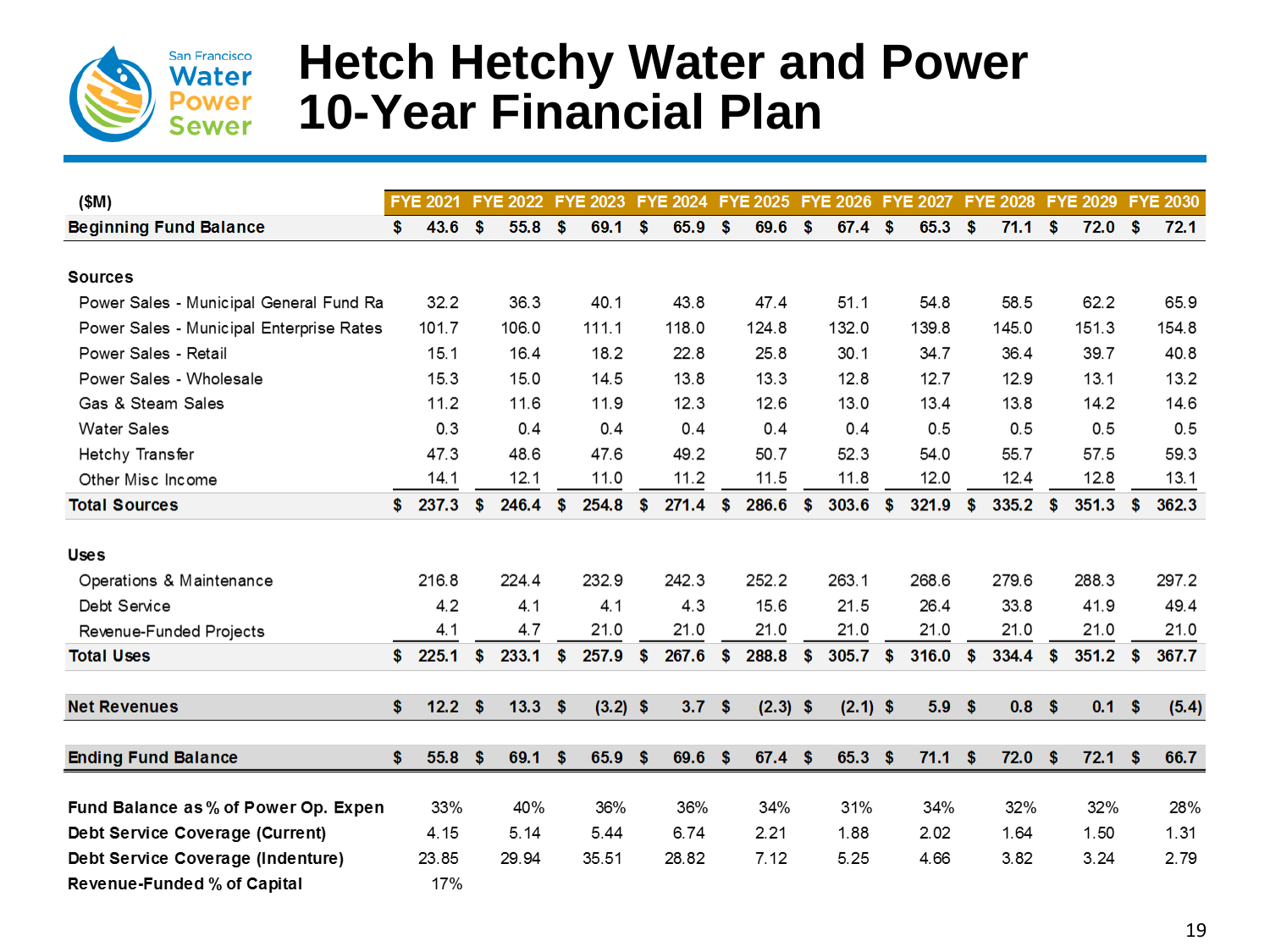![](_page_19_Picture_0.jpeg)

- 0.5% average annual sales volume growth over ten years
	- Reflecting completion of major customer enrollment phases in FY2018-19
- Incorporated in this Plan update:
	- FY 2019-20 projected results as of Q2
	- FY 2020-21 FY 2021-22 Operating and Capital Budget
	- FY 2020-21 10-Year Capital Plan update
	- Rate increase assumption of 3% annually
- 10-Year Capital Plan
	- Inaugural 10 Year Capital Plan associated with local build generation; revenue funded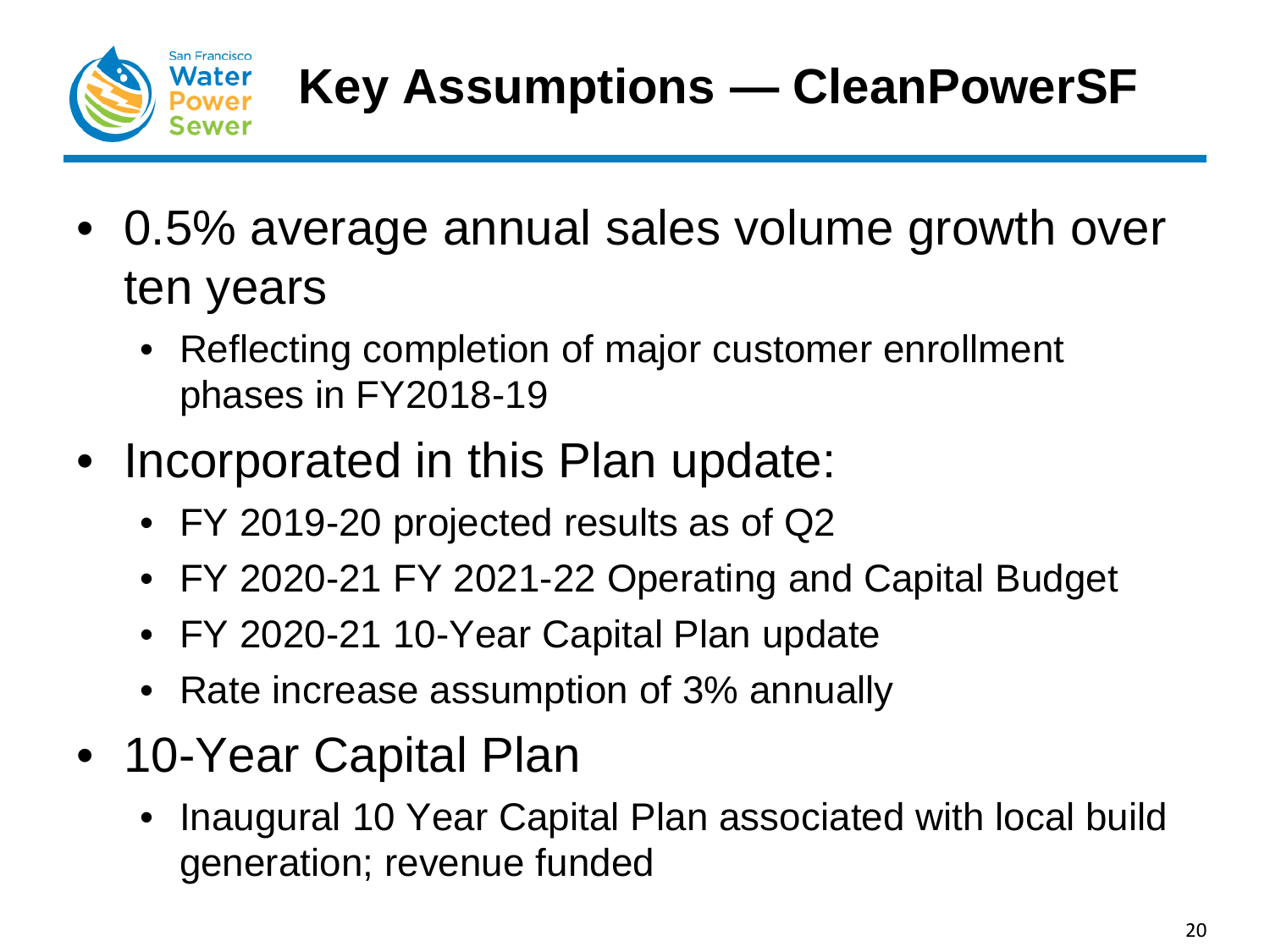![](_page_20_Picture_0.jpeg)

### **CleanPowerSF 10-Year Financial Plan Actual and Base Case Projected Volumes**

![](_page_20_Figure_2.jpeg)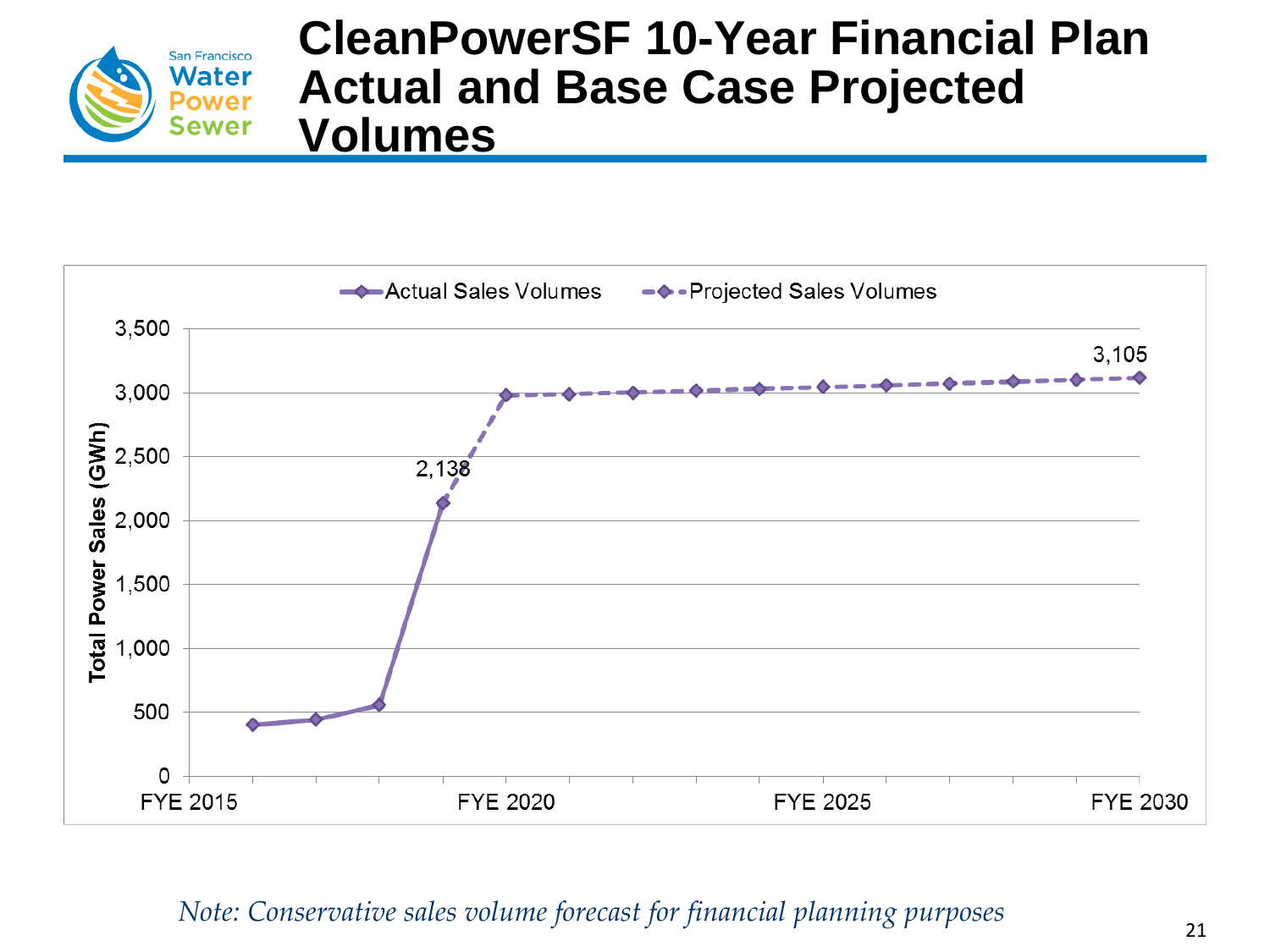![](_page_21_Picture_0.jpeg)

### **CleanPowerSF 10-Year Financial Plan Actual and Upside Volume Sensitivity Projection**

![](_page_21_Figure_2.jpeg)